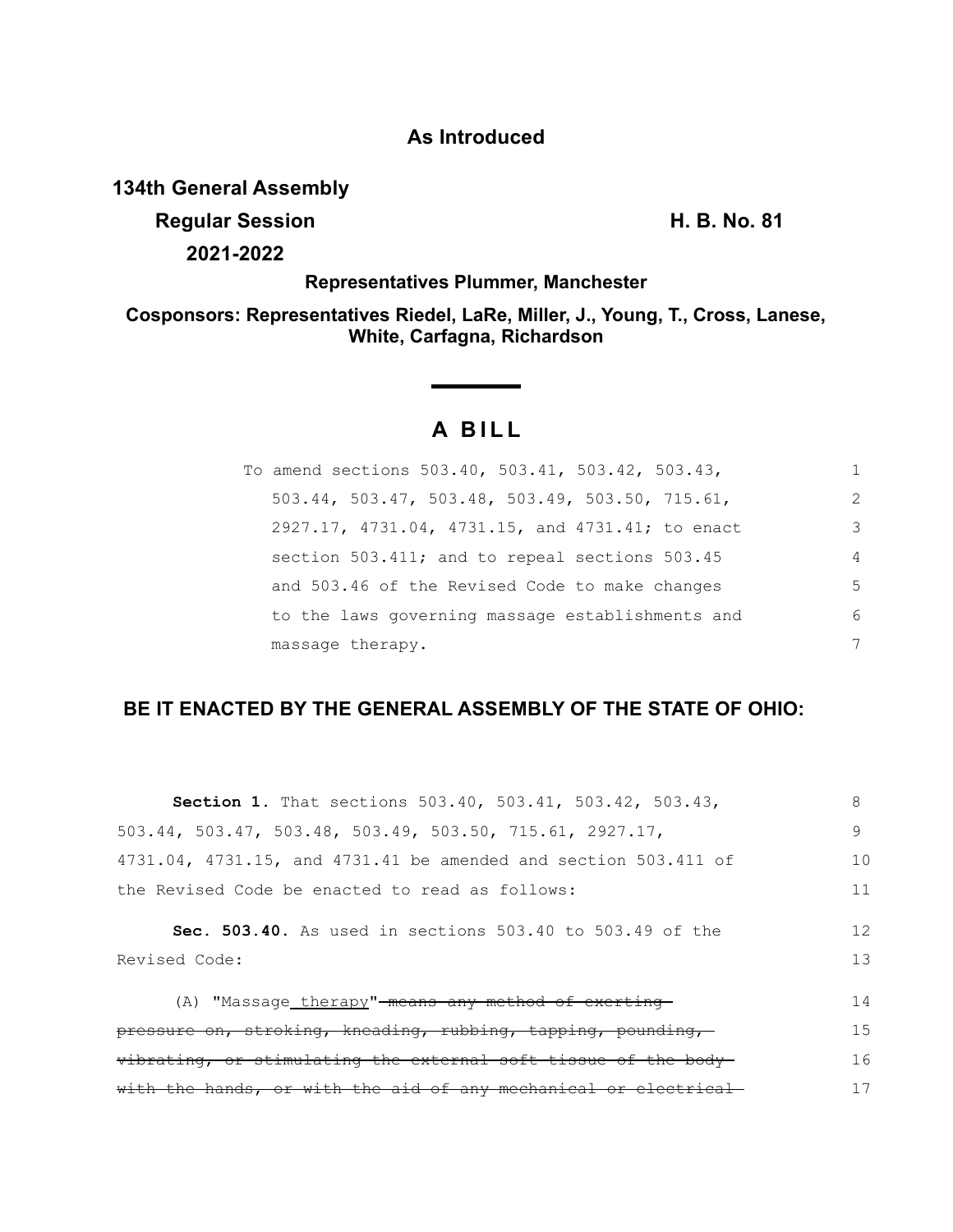| apparatus or appliance has the same meaning as in section        | 18 |
|------------------------------------------------------------------|----|
| 4731.04 of the Revised Code.                                     | 19 |
| (B) "Massage establishment" means any fixed place of             | 20 |
| business where a person offers massages massage therapy is       | 21 |
| provided:                                                        | 22 |
| (1) In exchange for anything of value; or                        | 23 |
| (2) In connection with the provision of another legitimate       | 24 |
| service.                                                         | 25 |
| (C) "Masseur" or "masseuse" "Massage therapist" means any        | 26 |
| individual person who performs massages at a massage             | 27 |
| establishment massage therapy.                                   | 28 |
| (D) "Sexual or genital area" includes the genitalia, pubic-      | 29 |
| area, anus, perineum of any person, and the breasts of a         | 30 |
| female"Registration" means to provide information to the board   | 31 |
| of township trustees to indicate the location of the             | 32 |
| establishment, the names of individuals employed there, and      | 33 |
| evidence of current state licensure or student status of anyone  | 34 |
| providing massage therapy at the establishment as provided in    | 35 |
| division (A) of section 503.411 of the Revised Code.             | 36 |
| Sec. 503.41. (A) A board of township trustees, by                | 37 |
| resolution, may regulate and require the registration of massage | 38 |
| establishments and their employees within the unincorporated     | 39 |
| territory of the township_and_may_require_the_registration_of_   | 40 |
| persons performing massage therapy at the massage                | 41 |
| establishments. In accordance with sections 503.40 to 503.49 of  | 42 |
| the Revised Code, for-that purpose those purposes, the board, by | 43 |
| a majority vote of all members, may adopt, amend, administer,    | 44 |
| and enforce such establishment regulations and registration      | 45 |
| requirements within the unincorporated territory of the          | 46 |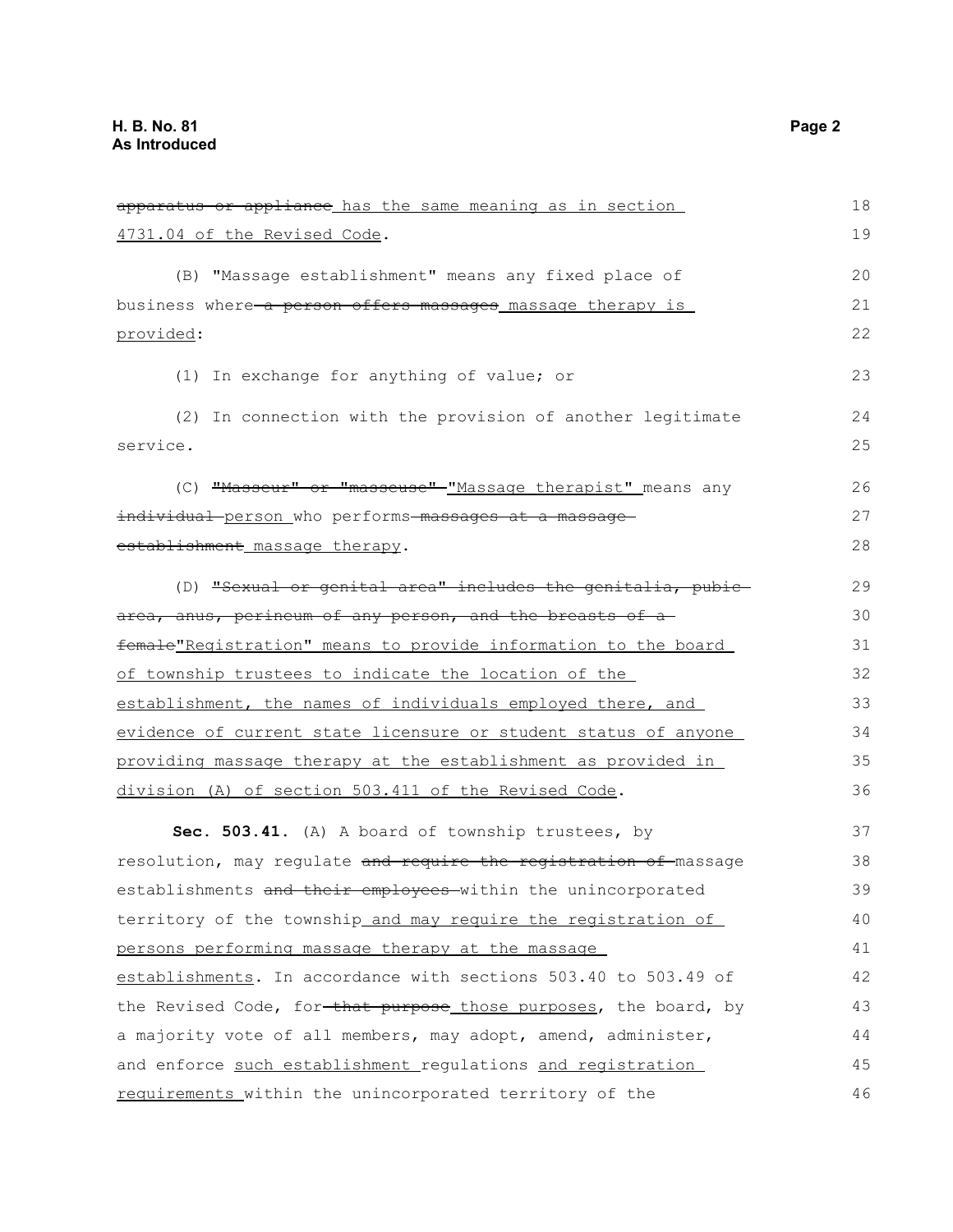township.

47

(B) A board may adopt establishment regulations registration requirements, and amendments under this section only after public hearing at not fewer than two regular sessions of the board. The board shall cause to be published in a newspaper of general circulation in the township, or as provided in section 7.16 of the Revised Code, notice of the public hearings, including the time, date, and place, once a week for two weeks immediately preceding the hearings. The board shall make available proposed establishment regulations, registration requirements, or amendments to the public at the office of the board. 48 49 50 51 52 53 54 55 56 57 58

(C) Regulations Establishment regulations, registration requirements, or amendments adopted by the board are effective thirty days after the date of adoption unless, within thirty days after the adoption of the requlations, requirements, or amendments, the township fiscal officer receives a petition, signed by a number of qualified electors residing in the unincorporated area of the township equal to not less than ten per cent of the total vote cast for all candidates for governor in the area at the most recent general election at which a governor was elected, requesting the board to submit the regulations, requirements, or amendments to the electors of the area for approval or rejection at the next primary or general election occurring at least ninety days after the board receives the petition. 59 60 61 62 63 64 65 66 67 68 69 70 71 72

No establishment regulation, registration requirement, or amendment for which the referendum vote has been requested is effective unless a majority of the votes cast on the issue is in favor of the regulation, requirement, or amendment. Upon 73 74 75 76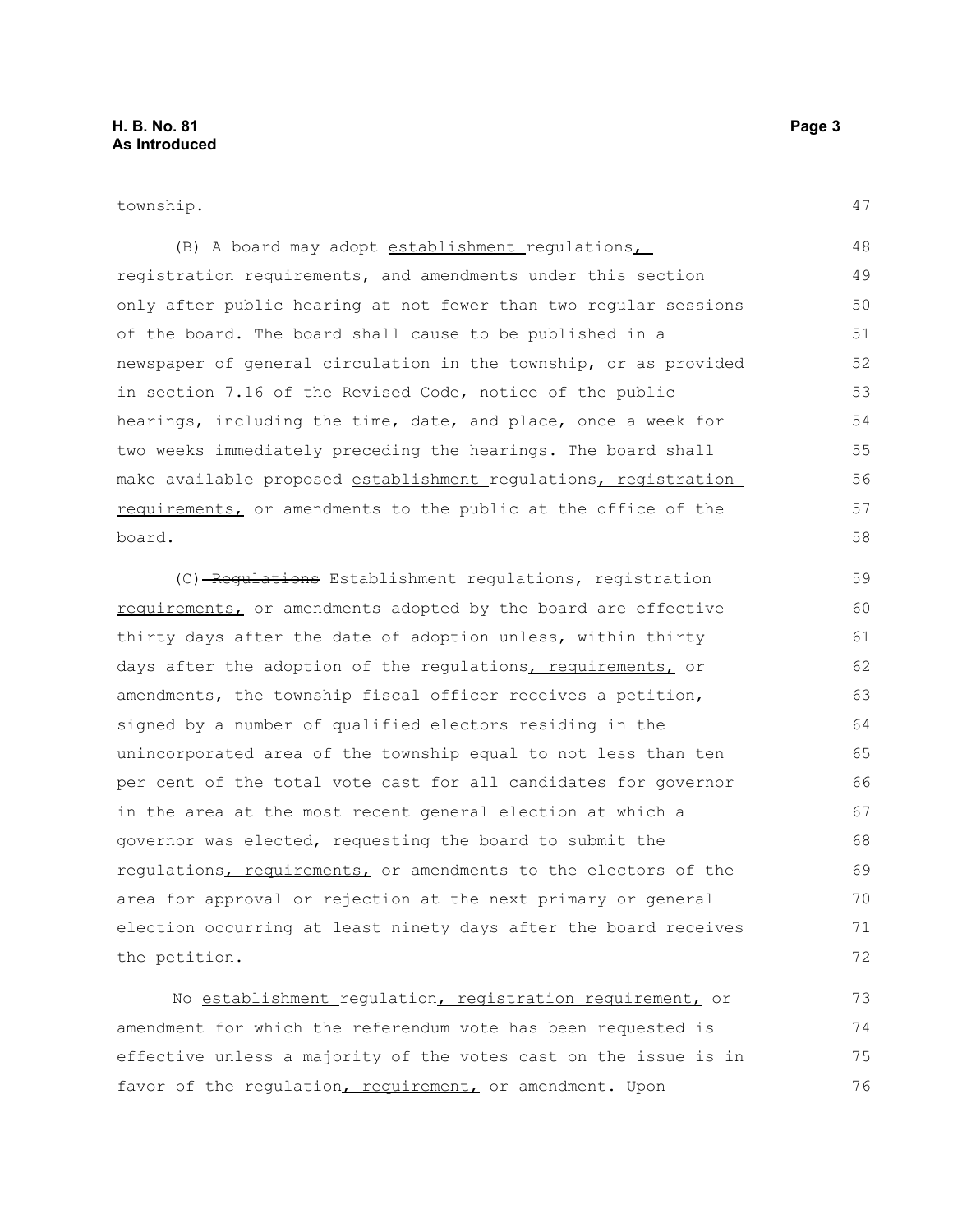## **H. B. No. 81 Page 4 As Introduced**

certification by the board of elections that a majority of the votes cast on the issue was in favor of the regulation, requirement, or amendment, the regulation, requirement, or amendment takes immediate effect. 77 78 79 80

(D) The board shall make available establishment regulations and registration requirements it adopts or amends to the public at the office of the board and shall cause to be published once a notice of the availability of the regulations and requirements in a newspaper of general circulation in the township within ten days after their adoption or amendment. 81 82 83 84 85 86

(E) Nothing in sections 503.40 to 503.49 of the Revised Code shall be construed to allow a board of township trustees to license any massage therapist or otherwise regulate the practice of any limited branch of medicine specified in section 4731.15 of the Revised Code or the practice of providing therapeutic massage by a licensed physician, a licensed podiatrist, a licensed chiropractor, a licensed podiatrist, a licensed nurse, or any other licensed health professional. As 87 88 89 90 91 92 93 94

As used in this division, "licensed" means licensed, certified, or registered to practice in this state. 95 96

 **Sec. 503.411.** If a board of township trustees has adopted a resolution under section 503.41 of the Revised Code to regulate massage establishments, all of the following apply: 97 98 99

(A) The massage establishment regulations shall include a requirement that all massage therapy performed in a massage establishment be performed by a person who meets one or more of the following conditions and that does not exclude any such person: 100 101 102 103 104

(1) Is licensed by the state cosmetology and barber board, 105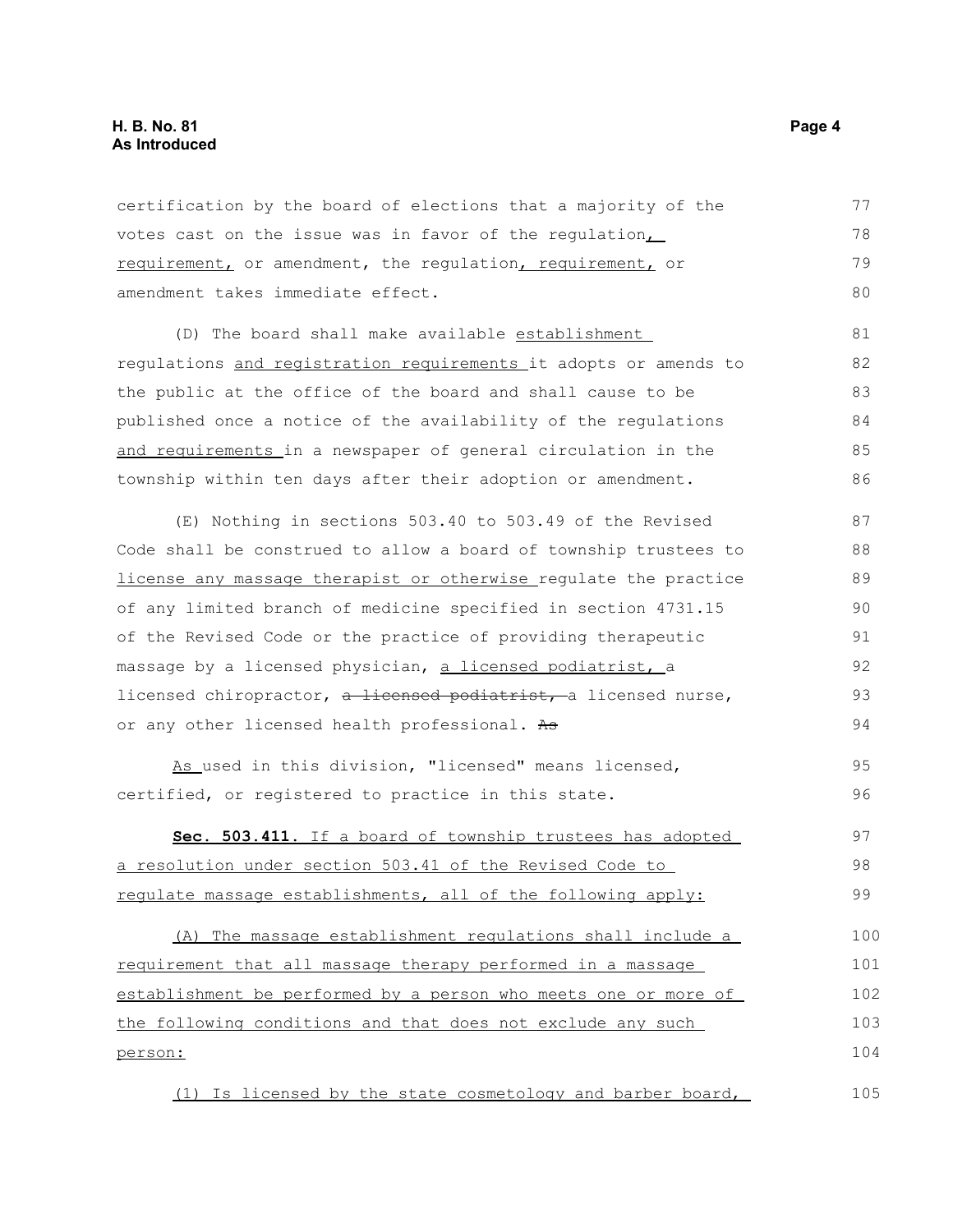| or its predecessors or successors, and provides massage therapy  | 106 |
|------------------------------------------------------------------|-----|
| as a portion of, and incidental to, barber services in           | 107 |
| accordance with Chapter 4709. of the Revised Code or cosmetology | 108 |
| services in accordance with Chapter 4713. of the Revised Code;   | 109 |
| (2) Is licensed by the board of nursing, or its                  | 110 |
| predecessors or successors, and provides massage therapy as a    | 111 |
| portion of, and incidental to, nursing services in accordance    | 112 |
| with Chapter 4723. of the Revised Code;                          | 113 |
| (3) Is licensed by the state medical board, or its               | 114 |
| predecessors or successors, and provides massage therapy as a    | 115 |
| portion of, and incidental to, medical services in accordance    | 116 |
| with Chapter 4730. or 4731. of the Revised Code or acupuncture   | 117 |
| or oriental medicine in accordance with Chapter 4762. of the     | 118 |
| Revised Code;                                                    | 119 |
| (4) Is licensed by the state chiropractic board, or its          | 120 |
| predecessors or successors, and provides massage therapy as a    | 121 |
| portion of, and incidental to, chiropractic services in          | 122 |
| accordance with Chapter 4734. of the Revised Code;               | 123 |
| (5) Is licensed by the state medical board, or its               | 124 |
| predecessors or successors, as a massage therapist in accordance | 125 |
| with Chapter 4731. of the Revised Code;                          | 126 |
| (6) Is licensed by the Ohio occupational therapy, physical       | 127 |
| therapy, and athletic trainers board, or its predecessors or     | 128 |
| successors, and provides massage therapy as a portion of, and    | 129 |
| incidental to, services provided as an occupational therapist,   | 130 |
| physical therapist, or athletic trainer in accordance with       | 131 |
| Chapter 4755. of the Revised Code;                               | 132 |
| (7) Is enrolled and reqularly and actively participating         | 133 |
| in a program of study to achieve the training necessary to       | 134 |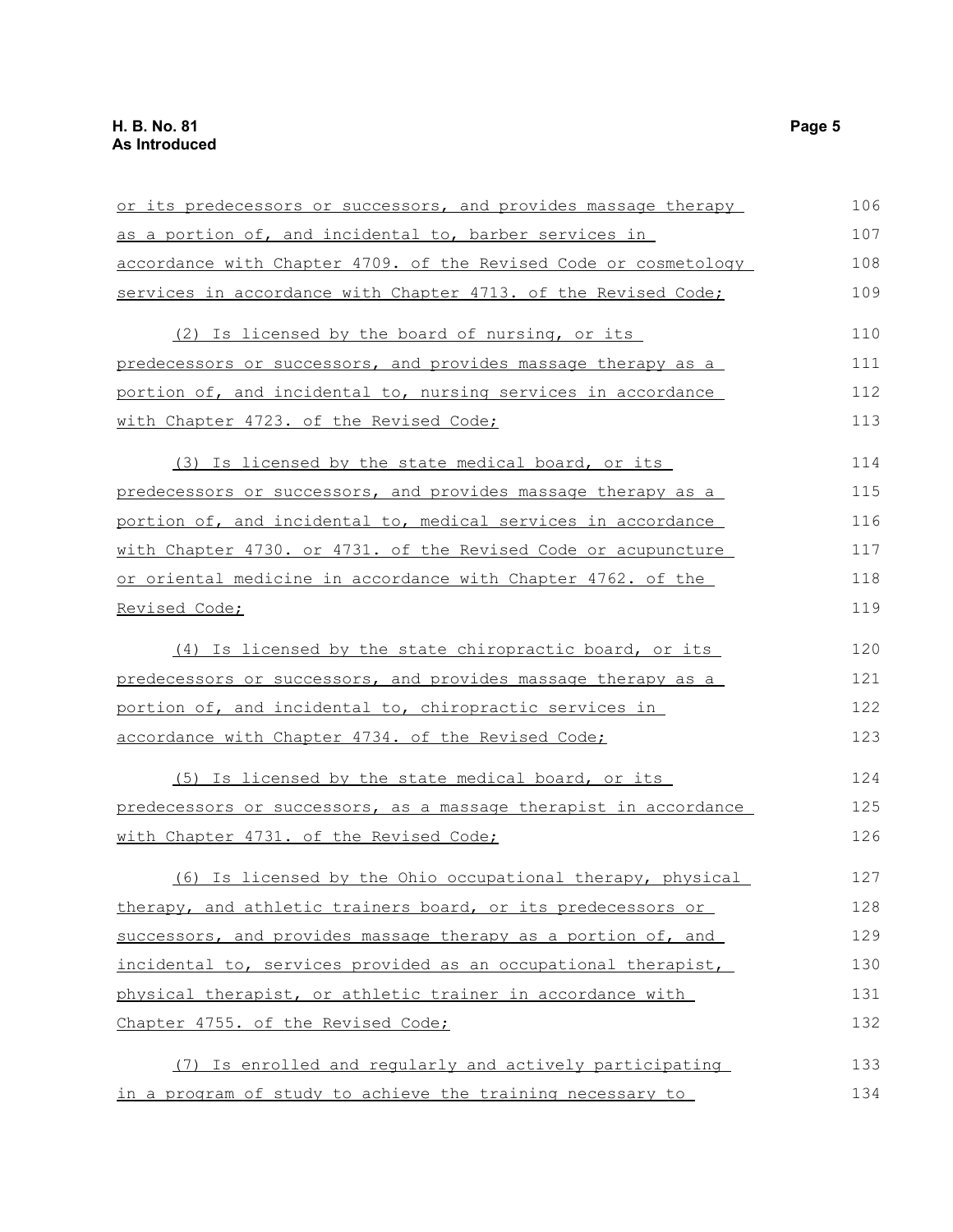| obtain the massage therapist license specified in division (A)   | 135 |
|------------------------------------------------------------------|-----|
| (5) of this section and the program of study is in good standing | 136 |
| as determined by the state medical board.                        | 137 |
| (B) No person shall knowingly act as a massage therapist         | 138 |
| for a massage establishment located in the unincorporated area   | 139 |
| of the township without first having obtained a license from a   | 140 |
| board specified in division (A) of this section or without being | 141 |
| a student as provided in division (A) (7) of this section.       | 142 |
| (C) The massage establishment regulations may include any        | 143 |
| of the following:                                                | 144 |
| (1) A requirement that the massage establishment fully           | 145 |
| comply with any applicable zoning resolution and amendments to   | 146 |
| the resolution that are adopted by the board under Chapter 519.  | 147 |
| of the Revised Code;                                             | 148 |
| (2) Designated hours as prohibited hours of operation;           | 149 |
| (3) The prohibitions set forth in division (B) of section        | 150 |
| 503.42 of the Revised Code;                                      | 151 |
| (4) Any other regulation considered by the board to be           | 152 |
| necessary for the health, safety, and welfare of the township    | 153 |
| residents, subject to division (E) of section 503.41 of the      | 154 |
| Revised Code.                                                    | 155 |
| Sec. 503.42. If a board of township trustees has adopted a       | 156 |
| resolution under section 503.41 of the Revised Code that         | 157 |
| includes a permit requirement to operate a massage               | 158 |
| establishment:                                                   | 159 |
| (A) No person shall engage in, conduct or carry on, or           | 160 |
| permit to be engaged in, conducted or carried on in the          | 161 |
| unincorporated areas of the township, the operation of operate a | 162 |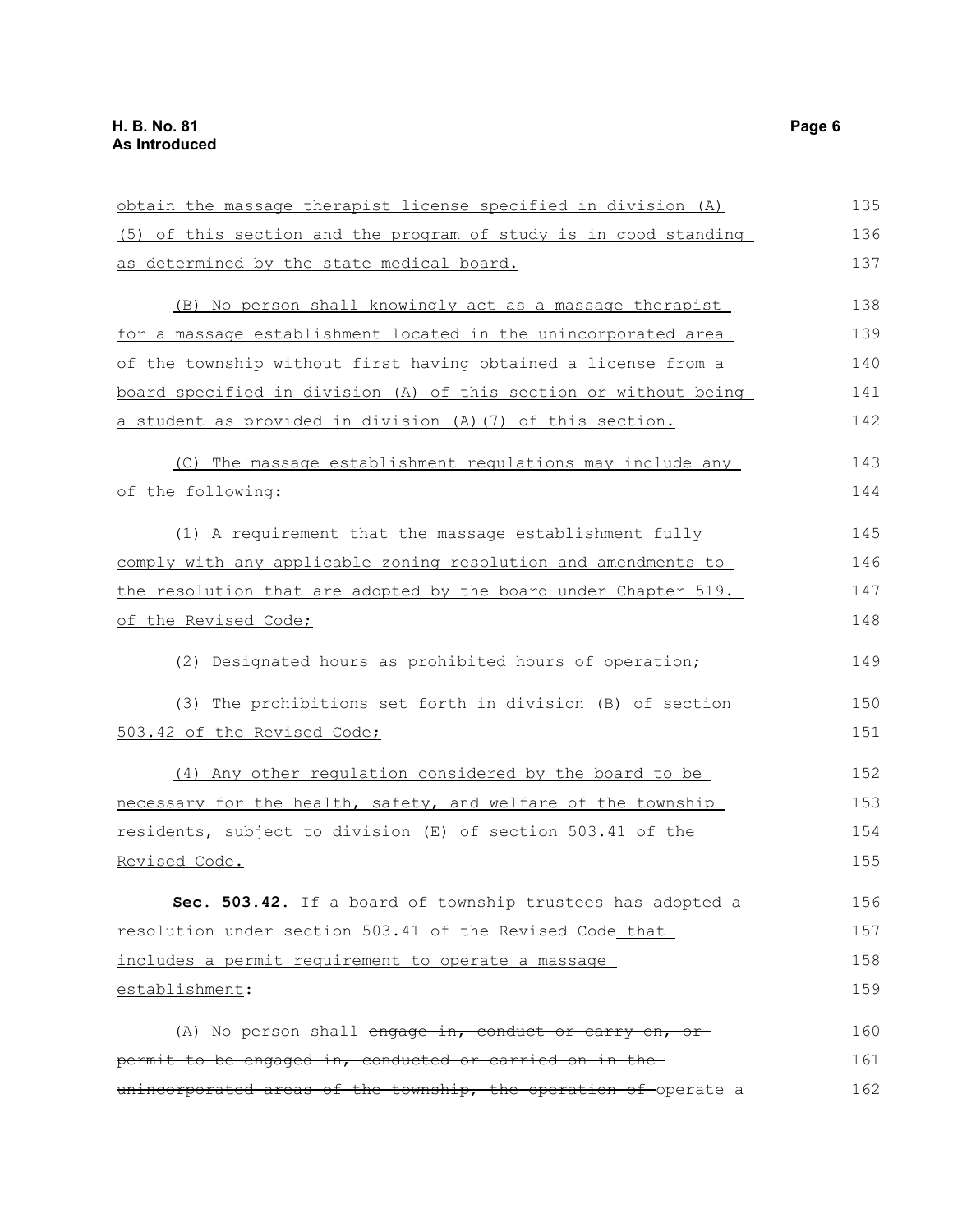massage establishment in the unincorporated areas of a township without first having obtained a permit from the board of township trustees as provided in section 503.43 of the Revised Code. (B) No individual shall act as a masseur or masseuse for a massage establishment located in the unincorporated areas of the township without first having obtained a license from the board of township trustees as provided in section 503.45 of the Revised Code. (C) No owner or operator of a massage establishment located in the unincorporated areas area of the township shall knowingly do any of the following: (1) Employ-an unlicensed masseur or masseuse as a massage therapist a person who does not meet one of the criteria listed in division (A) of section 503.411 of the Revised Code; (2) Refuse to allow appropriate state or local authorities, including police officers, access to the massage establishment for any health or safety inspection conducted pursuant to a massage establishment regulation or massage therapist registration requirement adopted by the township under section 503.41 of the Revised Code; (3) Operate during the hours designated as prohibited hours of operation by the board of township trustees; (4) Employ any person under the age of eighteen. (D) No person employed in a massage establishment located in the unincorporated area of the township shall knowingly doany of the following in the performance of duties at the massageestablishment: 163 164 165 166 167 168 169 170 171 172 173 174 175 176 177 178 179 180 181 182 183 184 185 186 187 188 189 190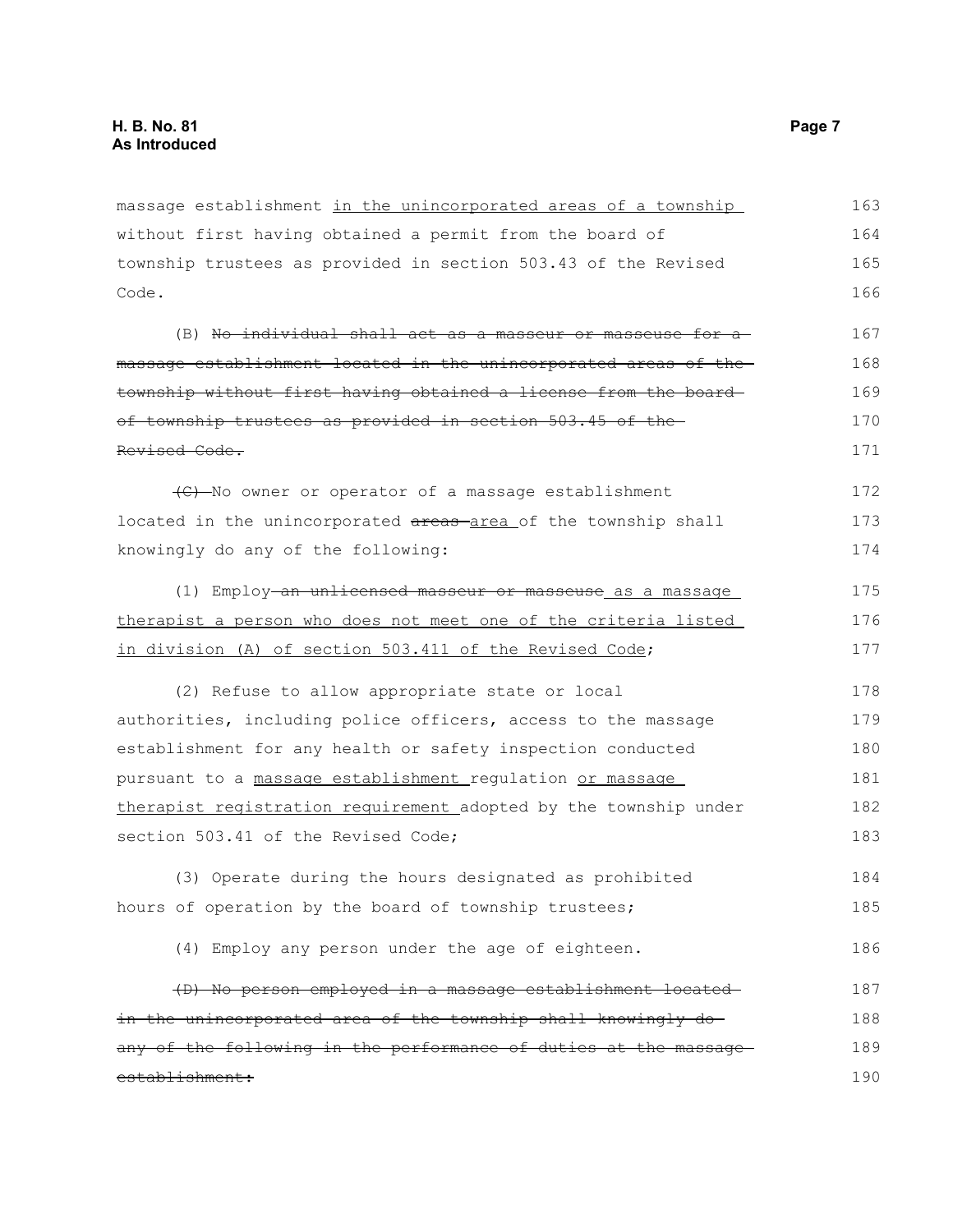| (1) Place his or her hand upon, touch with any part of his-      | 191 |
|------------------------------------------------------------------|-----|
| or her body, fondle in any manner, or massage the sexual or      | 192 |
| genital area of any other person;                                | 193 |
| (2) Perform, offer, or agree to perform any act which            | 194 |
| would require the touching of the sexual or genital area of any  | 195 |
| other person;                                                    | 196 |
| (3) Touch, offer, or agree to touch the sexual or genital-       | 197 |
| area of any other person with any mechanical or electrical-      | 198 |
| apparatus or appliance;                                          | 199 |
| (4) Wear unclean clothing, no clothing, transparent-             | 200 |
| elothing, or clothing that otherwise reveals the sexual or-      | 201 |
| genital areas of the masseur or masseuse;                        | 202 |
| (5) Uncover or allow the sexual or genital area of any           | 203 |
| other person to be uncovered while providing massages.           | 204 |
| (E) No licensed masseur or masseuse shall accept or              | 205 |
| continue employment at a massage establishment that does not     | 206 |
| have a current, valid permit issued by the board of township     | 207 |
| <del>trustees.</del>                                             | 208 |
| Sec. 503.43. If a board of township trustees has adopted a       | 209 |
| resolution under section 503.41 of the Revised Code_that_        | 210 |
| includes a permit requirement to operate a massage               | 211 |
| establishment, the application for a permit to operate a massage | 212 |
| establishment shall be made to the board and shall include the   | 213 |
| following:                                                       | 214 |
| (A) An initial, nonrefundable filing fee of two hundred          | 215 |
| fifty dollars and an annual nonrefundable renewal fee of one     | 216 |
| hundred twenty-five dollars;                                     | 217 |
| (B) A health and safety report of an inspection of the           | 218 |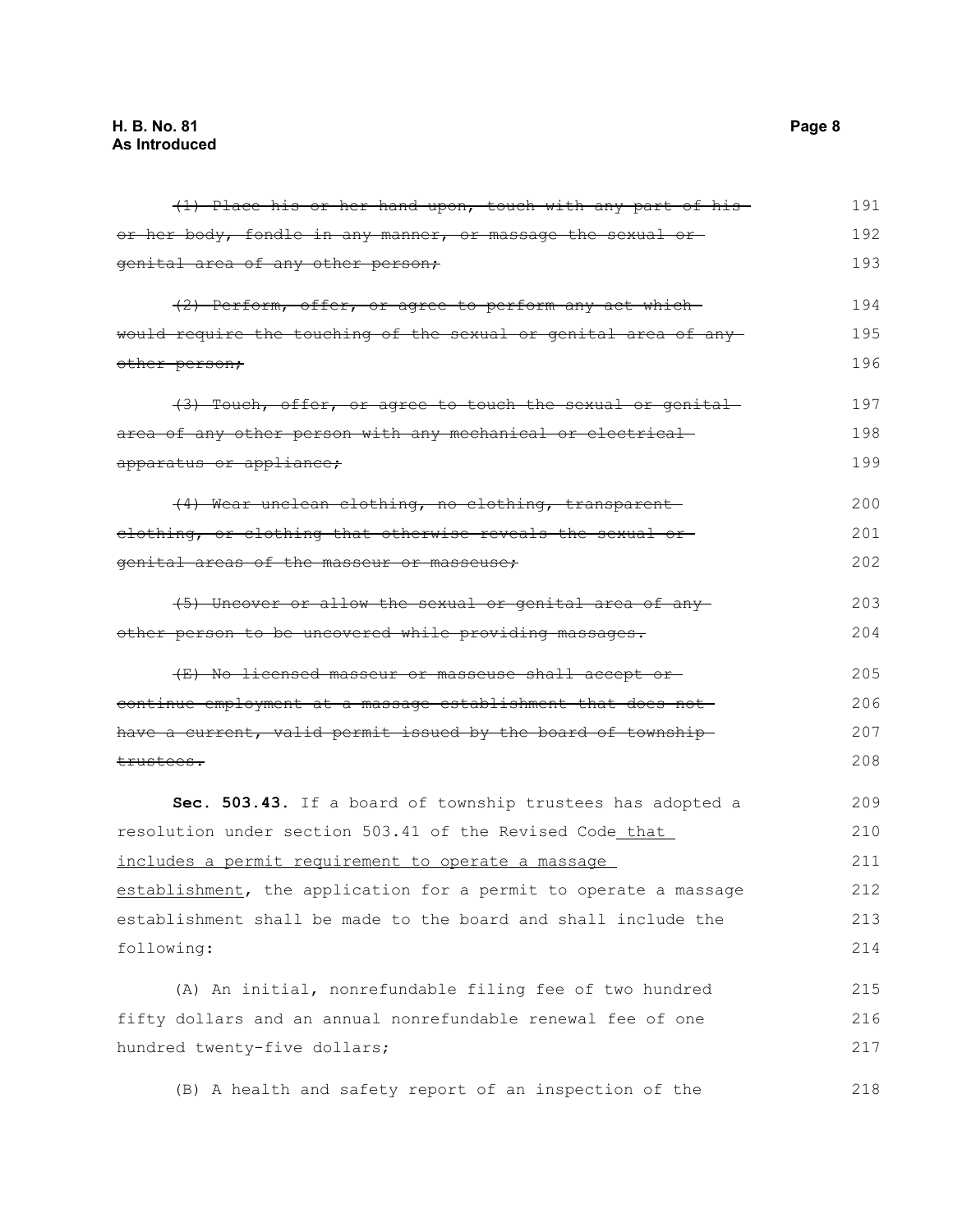## **H. B. No. 81 Page 9 As Introduced**

premises performed within thirty days of the application to determine compliance with applicable health and safety codes, which inspection appropriate state or local authorities acting pursuant to an agreement with the board shall perform; 219 220 221 222

(C) The full name and address of any person applying for a permit, including any partner or limited partner of a partnership applicant, any officer or director of a corporate applicant, and any stock holder holding more than two per cent of the stock of a corporate applicant having less than a total of fifty employees or any stock holder holding more than twentyfive per cent of the stock of a corporate applicant having more than a total of fifty employees, the date of birth and socialsecurity number of each individual, and the federal identification number of any partnership or corporation; 223 224 225 226 227 228 229 230 231 232

(D) Authorization for an investigation into the criminal record of any person applying for a permit;

(E) Proof that the massage establishment fully complies with any applicable zoning resolution and amendments to the resolution adopted by the board under Chapter 519. of the Revised Code;

(F) Any other information determined by the board to be necessary for the health, safety, and welfare of the township residents, subject to division (E) of section 503.41 of the Revised Code.

A permit issued under this section to a massage establishment shall expire one year after the date of issuance, except that no massage establishment shall be required to discontinue business because of the failure of the board to act on a renewal application filed in a timely manner and pending 243 244 245 246 247

233 234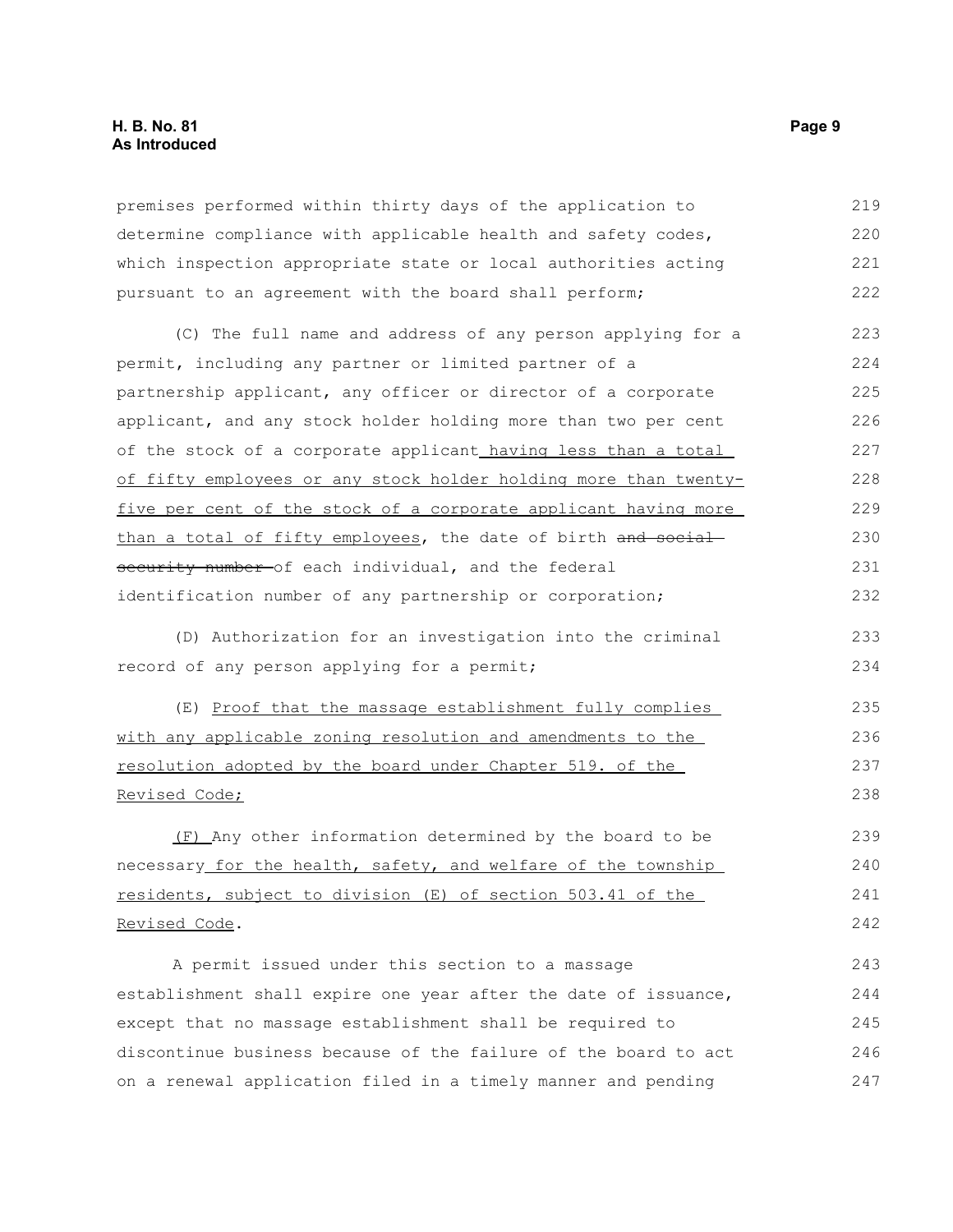before the board on the expiration date of the establishment's permit. Each permit shall contain the name of the applicant, the address of the massage establishment, and the expiration date of the permit. 248 249 250 251

**Sec. 503.44.** If a board of township trustees has adopted a resolution under section 503.41 of the Revised Code that includes a permit requirement to operate a massage establishment, it shall deny any application for a permit to operate a massage establishment or revoke, at any time, a previously issued permit, for any of the following reasons: 252 253 254 255 256 257

(A) Falsification of any of the information required for the application or failure to fully complete the application; 258 259

(B) Failure to cooperate with any required health or safety inspection; 260 261

(C) Any one of the persons named on the application is under the age of eighteen;

(D) Any one of the persons named on the application has been convicted of or pleaded guilty to any violation of Chapter 2907. of the Revised Code, or any violation of any municipal ordinance that is substantially equivalent to any offense contained in Chapter 2907. of the Revised Code, within five years preceding the application+ 264 265 266 267 268 269

(E) Any masseur or masseuse employed at the licensed massage establishment has been convicted of or pleaded guilty to a violation of division (D) of section 503.42 of the Revised Code. 270 271 272 273

**Sec. 503.47.** If a board of township trustees has adopted a resolution under section 503.41 of the Revised Code that includes a permit requirement to operate a massage 274 275 276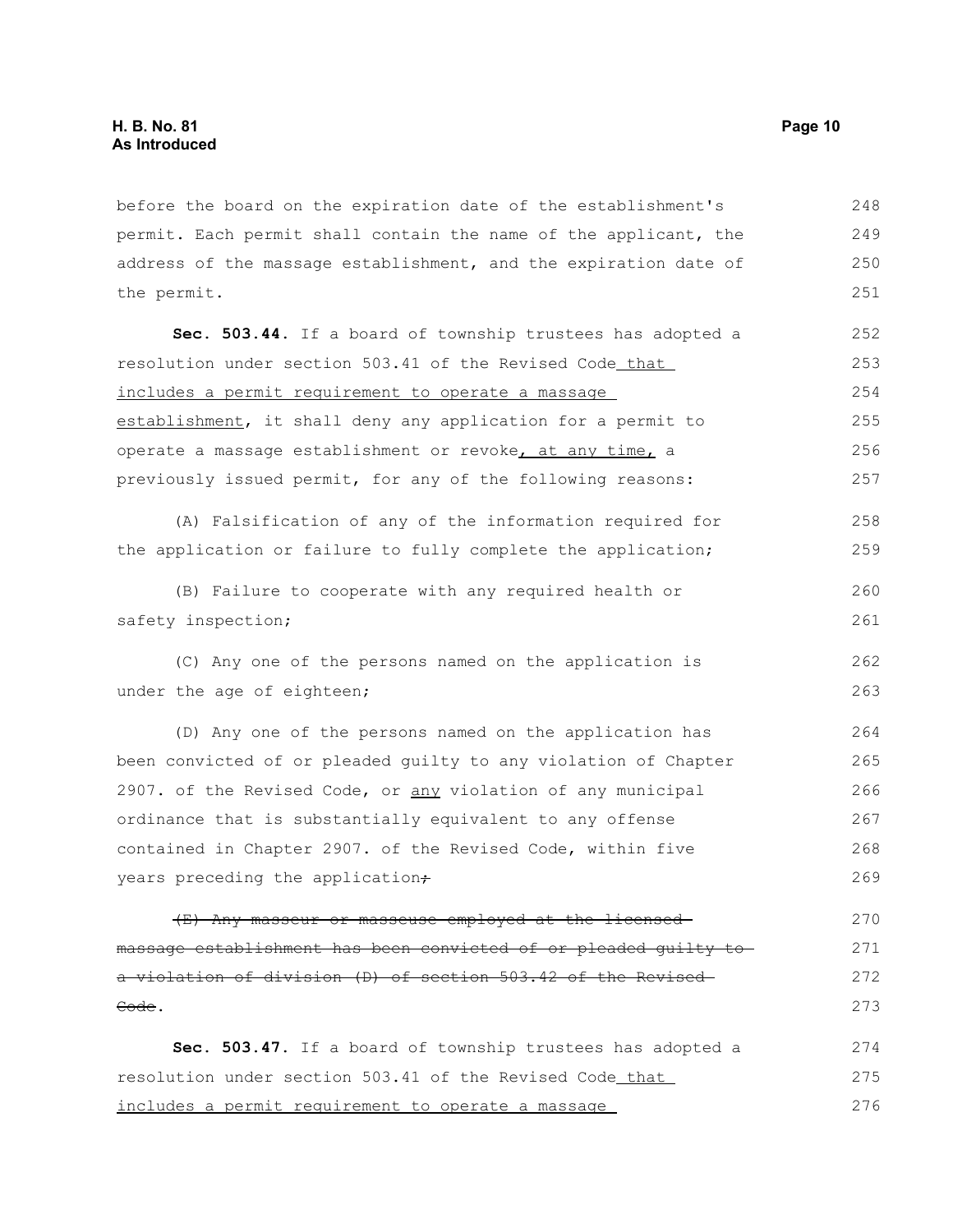| establishment, the regulations adopted for that purpose may        | 277 |
|--------------------------------------------------------------------|-----|
| require any of the following:                                      | 278 |
| (A) A massage establishment to display its current permit          | 279 |
| in an area open to the public;                                     | 280 |
|                                                                    |     |
| (B) Each massager A massage establishment to display the           | 281 |
| massager's license massage therapists' licenses to practice at     | 282 |
| all times in the areas of the massage establishment where-the-     | 283 |
| <i>licensee is providing massages massage therapy is provided;</i> | 284 |
| (C) Massage establishments to undergo periodic health and          | 285 |
| safety inspections to determine continual compliance with          | 286 |
| applicable health and safety codes;                                | 287 |
| (D) Massagers to undergo periodic physical examinations            | 288 |
| performed by a licensed physician, a physician assistant, a        | 289 |
| elinical nurse specialist, a certified nurse practitioner, or a    | 290 |
| certified nurse-midwife certifying that the massager continues-    | 291 |
| to be free from communicable diseases;                             | 292 |
| (E) Any other requirement reasonably thought necessary by          | 293 |
| the board for the health, safety, and welfare of township          | 294 |
| residents, subject to division (E) of section 503.41 of the        | 295 |
| Revised Code.                                                      | 296 |
| Sec. 503.48. A board of township trustees acting under             | 297 |
| sections 503.40 to 503.49 of the Revised Code that has adopted a   | 298 |
| resolution under section 503.41 of the Revised Code need not       | 299 |
| hold any hearing in connection with an order denying or revoking   | 300 |
| a permit to operate a massage establishment-or masseur or-         | 301 |
| masseuse license. The board shall maintain a complete record of    | 302 |

each proceeding and shall notify the applicant in writing of its order. Any person adversely affected by an order of the board denying or revoking a permit to operate a massage establishment 303 304 305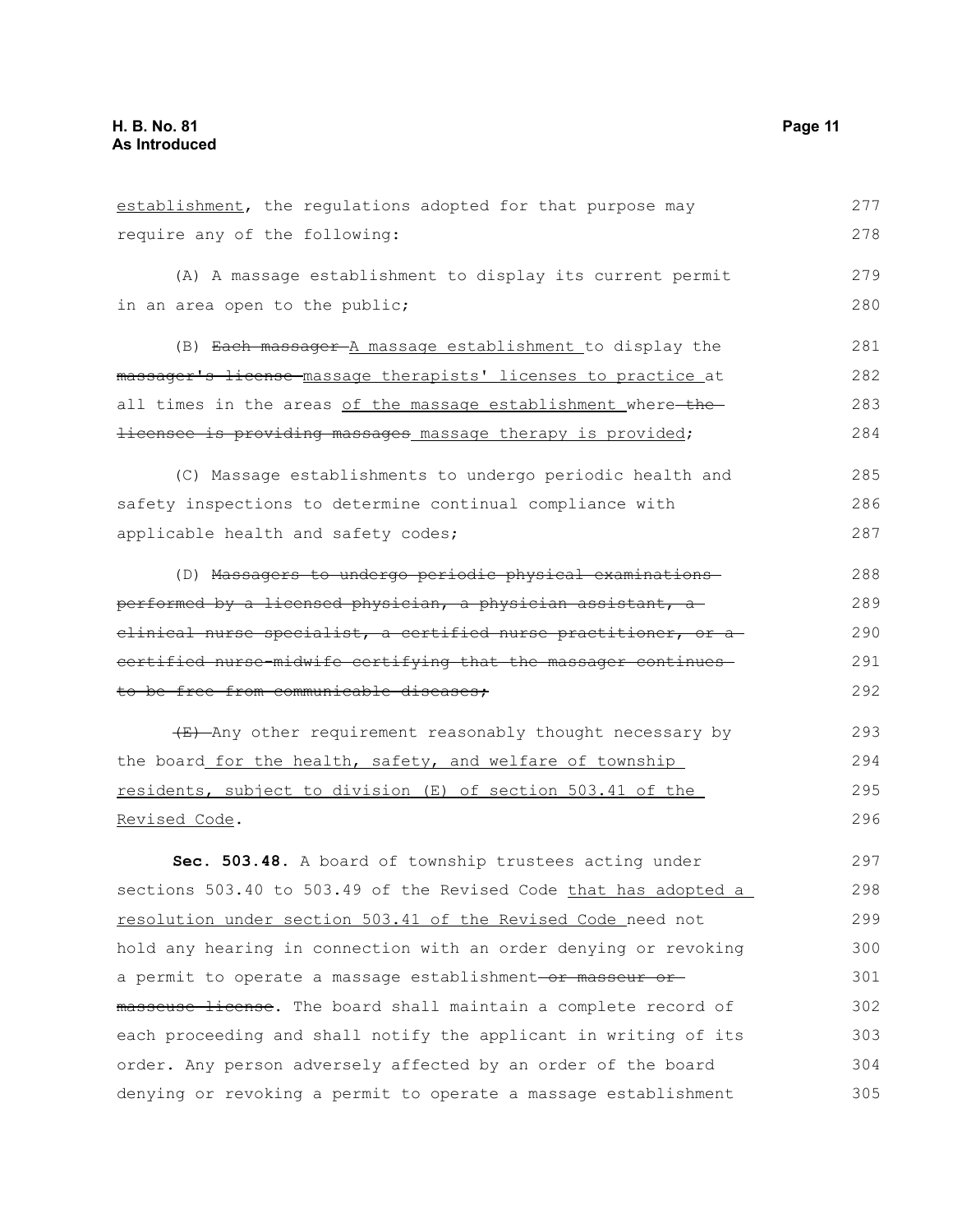or masseur or masseuse license may appeal from the order of the board to the court of common pleas of the county in which the township is located, the place of business of the permit holderis located, or the person is a resident. The appeal shall be in accordance with Chapter 2506. of the Revised Code. 306 307 308 309 310

**Sec. 503.49.** If a board of township trustees has adopted a resolution under section 503.41 of the Revised Code that includes a permit requirement to operate a massage establishment, the board shall deposit the fees collected by the township for massage establishment permits and masseur and masseuse licenses in the township general fund and first use the fees for the cost of administering and enforcing massage establishment regulations and massage therapist registration requirements adopted under section 503.41 of the Revised Code. 311 312 313 314 315 316 317 318 319

**Sec. 503.50.** (A) Whoever violates division (A) or (B) of section 503.42 of the Revised Code is guilty of a misdemeanor of the first degree.

(B) Whoever violates division (B) of section 503.411 or division  $(C)$ ,  $(D)$ , or  $(E)$  (B) of section 503.42 of the Revised Code is guilty of a misdemeanor of the third degree. 323 324 325

**Sec. 715.61.** (A) As used in this section: 326

(1) "Massage establishment" has the same meaning as in section 503.40 of the Revised Code.

(2) "Massage therapy" has the same meaning as in section 4731.04 of the Revised Code. 329 330

(B) Any municipal corporation may regulate and license manufacturers and dealers in explosives, chattel mortgage and salary loan brokers, peddlers, public ballrooms, scavengers, intelligence officers, billiard rooms, bowling alleys, livery, 331 332 333 334

320 321 322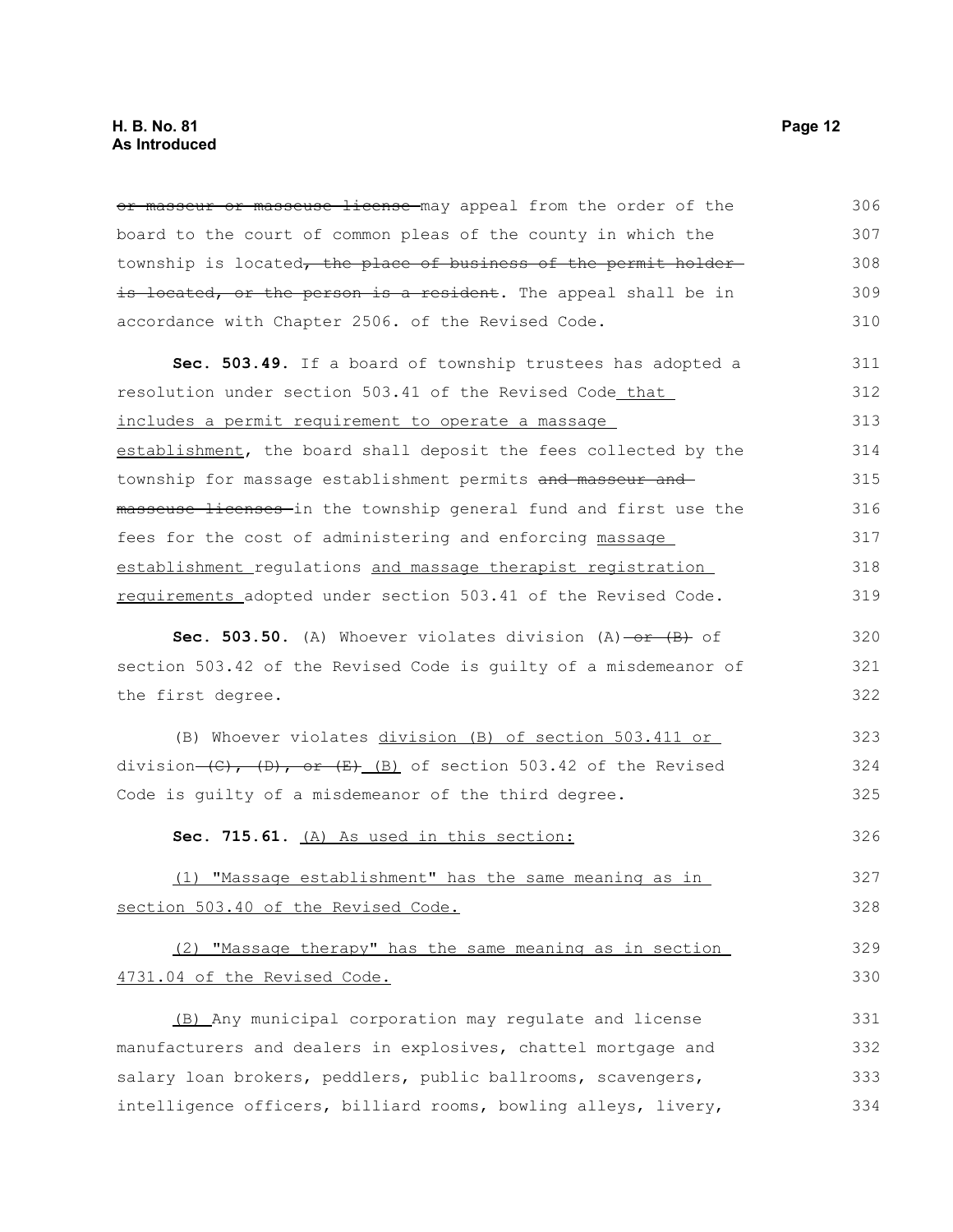sale, and boarding stables, dancing or riding academies or schools, race courses, ball grounds, street musicians, secondhand dealers, junk shops, and all persons engaged in the trade, business, or profession of manicuring, massaging, or chiropody. In the granting of any license a municipal corporation may charge such fees as the legislative authority deems proper and expedient. 335 336 337 338 339 340 341

(C)(1) A municipal corporation may regulate and license massage establishments within its jurisdiction and may require the registration of persons performing massage therapy at the massage establishment. 342 343 344 345

(2) If a municipal corporation regulates massage establishments under this section, the regulations shall include a requirement that all massage therapy performed in the massage establishment be performed by a person described in division (A) of section 503.411 of the Revised Code. 346 347 348 349 350

**Sec. 2927.17.** (A) No person, by means of a statement, solicitation, or offer in a print or electronic publication, sign, placard, storefront display, or other medium, shall advertise massage therapy, relaxation massage, any other massage technique or method, or any related service, with the suggestion or promise of sexual activity. 351 352 353 354 355 356

(B) Whoever violates this section is guilty of unlawful advertising of massage, a misdemeanor of the first degree. 357 358

(C) Nothing in this section prevents the legislative authority of a municipal corporation or township from enacting any regulation of the advertising of massage further than and in addition to the provisions of divisions (A) and (B) of this section. 359 360 361 362 363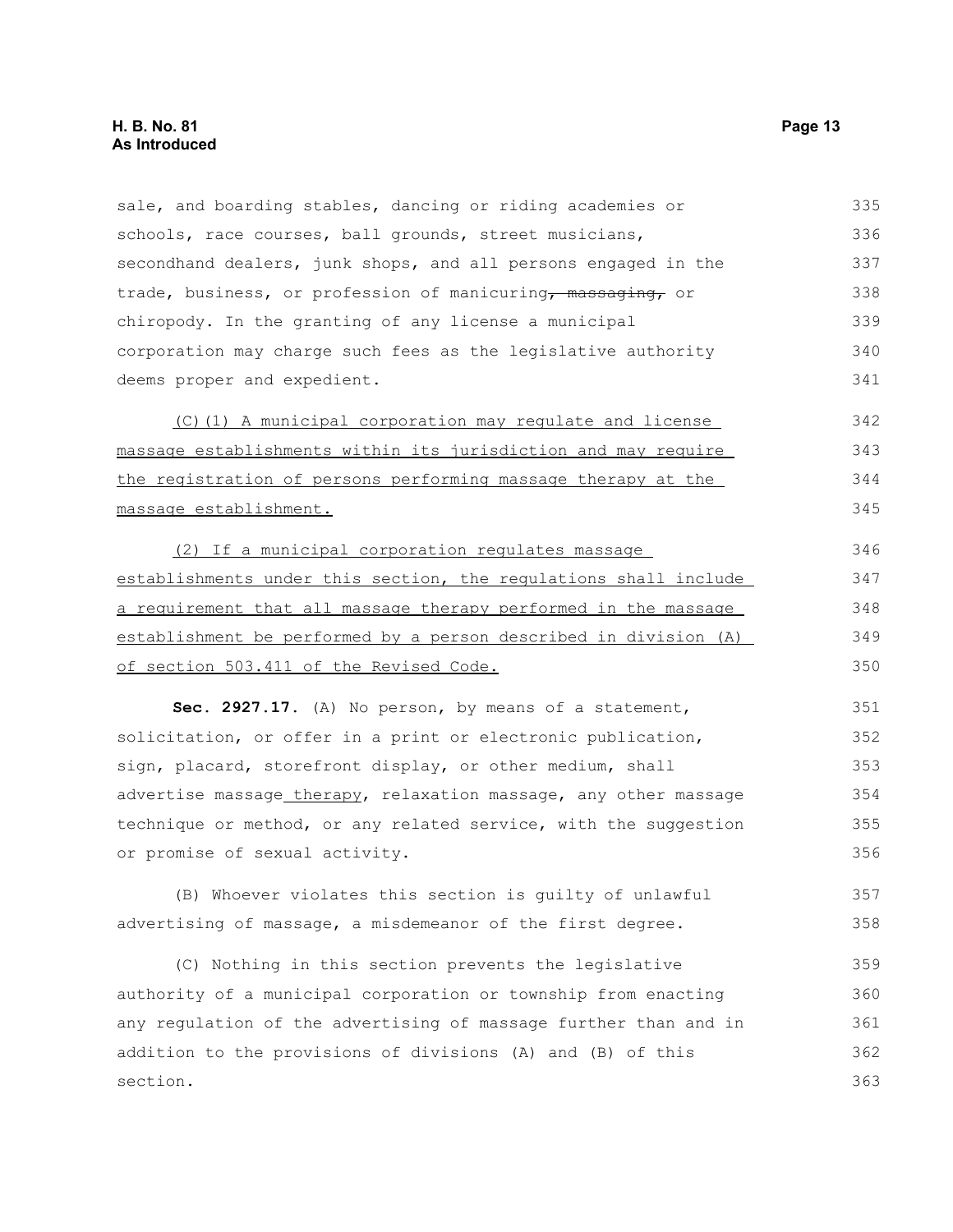(D) As used in this section, "sexual: (1) "Massage therapy" has the same meaning as in section 4731.04 of the Revised Code. (2) "Sexual activity" has the same meaning as in section 2907.01 of the Revised Code. **Sec. 4731.04.** As used in this chapter: (A) "Fifth pathway training" means supervised clinical training obtained in the United States as a substitute for the internship or social service requirements of a foreign medical school. (B) "Graduate medical education" means education received through any of the following: (1) An internship, residency, or clinical fellowship program conducted in the United States and accredited by either the accreditation council for graduate medical education of the American medical association or the American osteopathic association; (2) A clinical fellowship program that is not accredited as described in division (B)(1) of this section, but is conducted in the United States at an institution with a residency program that is accredited as described in that division and is in a clinical field the same as or related to the clinical field of the fellowship program; (3) An internship program conducted in Canada and accredited by the committee on accreditation of preregistration physician training programs of the federation of provincial medical licensing authorities of Canada; 364 365 366 367 368 369 370 371 372 373 374 375 376 377 378 379 380 381 382 383 384 385 386 387 388 389 390

(4) A residency program conducted in Canada and accredited 391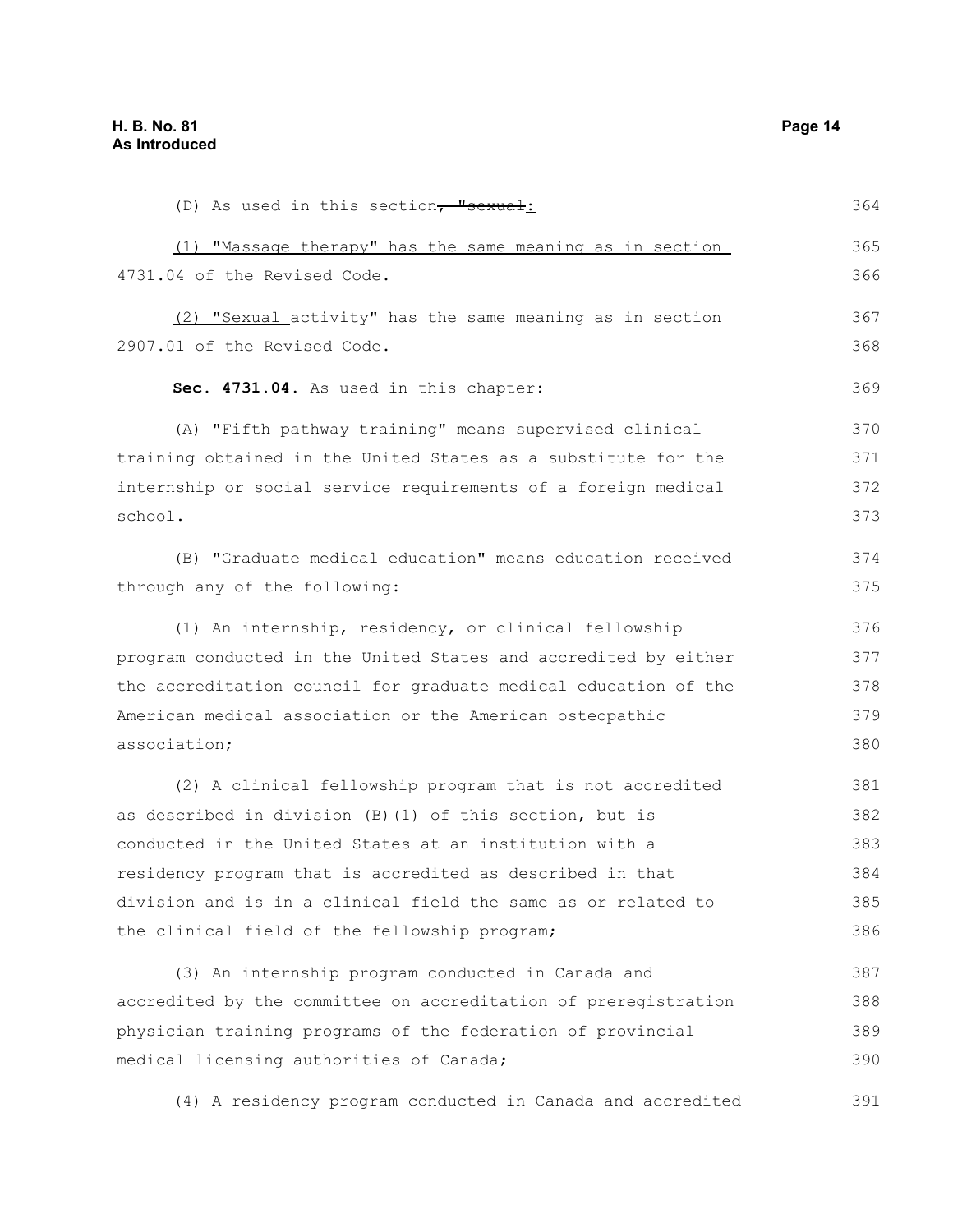by either the royal college of physicians and surgeons of Canada or the college of family physicians of Canada. (C) "Massage therapy" means the treatment of disorders of the human body by the manipulation of soft tissue through the systematic external application of massage techniques including touch, stroking, friction, vibration, percussion, kneading, stretching, compression, and joint movements within the normal physiologic range of motion; and adjunctive thereto, the external application of water, heat, cold, topical preparations, and mechanical devices. "Massage therapy" does not include the manipulation of the reproductive organs, perineum, rectum, or anus unless the action is undertaken pursuant to a prescription issued by a person who is authorized under this chapter to practice medicine and surgery or osteopathic medicine and surgery or the action is performed under the supervision of such a physician. 392 393 394 395 396 397 398 399 400 401 402 403 404 405 406 407

**Sec. 4731.15.** (A) The state medical board also shall regulate the following limited branches of medicine: massage therapy, and to the extent specified in section 4731.151 of the Revised Code, naprapathy and mechanotherapy. The board shall adopt rules governing the limited branches of medicine under its jurisdiction. The rules shall be adopted in accordance with Chapter 119. of the Revised Code. 408 409 410 411 412 413 414

(B) A license to practice a limited branch of medicine issued by the state medical board is valid for a two-year period unless revoked or suspended and expires on the date that is two years after the date of issuance. The license may be renewed for additional two-year periods in accordance with division (C) of this section. 415 416 417 418 419 420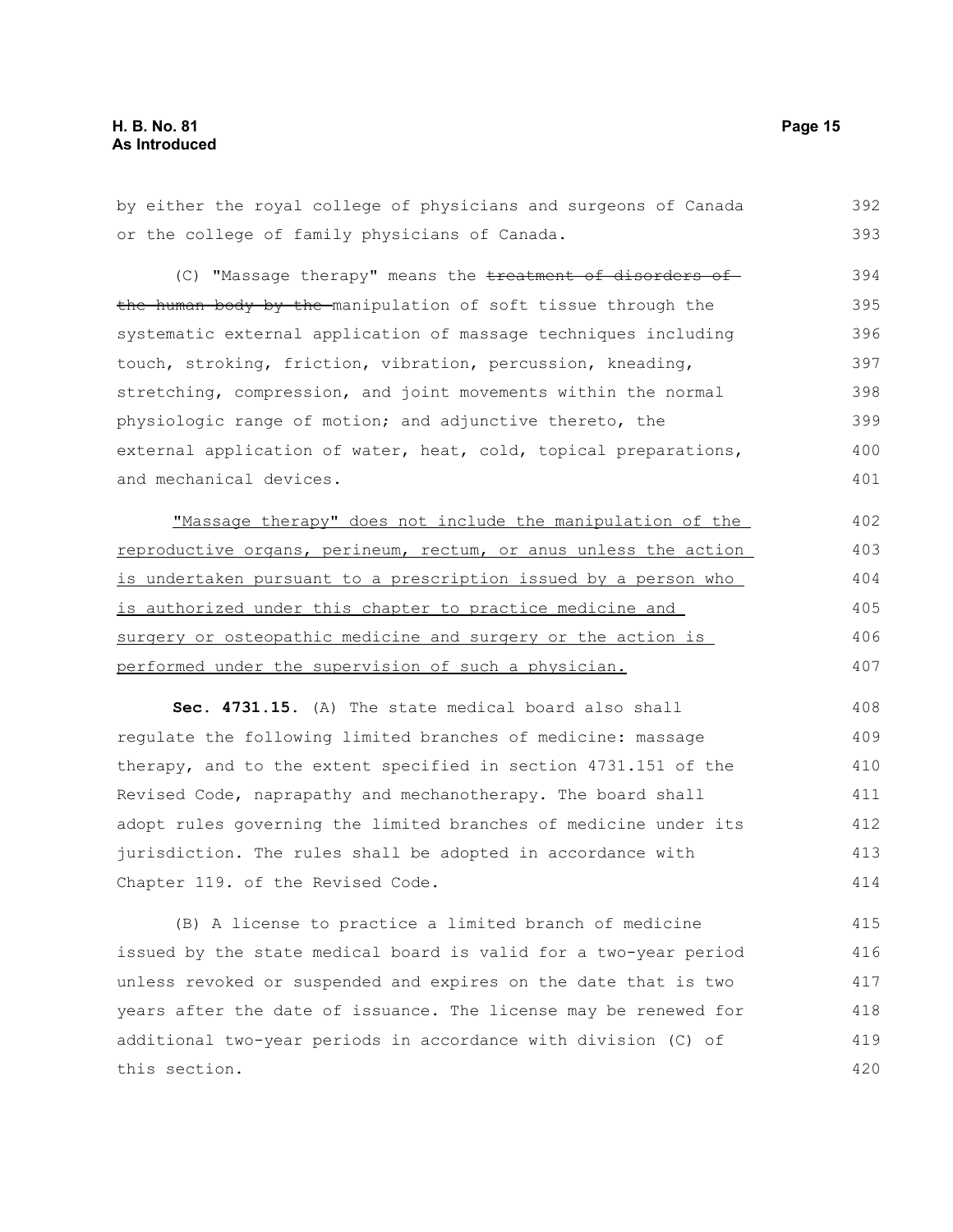## **H. B. No. 81 Page 16 As Introduced**

hundred twenty-five dollars.

(C) Both of the following apply with respect to the renewal of licenses to practice a limited branch of medicine: (1) Each person seeking to renew a license to practice a limited branch of medicine shall apply for biennial renewal with the state medical board in a manner prescribed by the board. An applicant for renewal shall pay a biennial renewal fee of one hundred dollars. (2) At least one month before a license expires, the board shall provide a renewal notice to the license holder. (D) All persons who hold a license to practice a limited branch of medicine issued by the state medical board shall provide the board notice of any change of address. The notice shall be submitted to the board not later than thirty days after the change of address. (E) A license to practice a limited branch of medicine shall be automatically suspended if the license holder fails to renew the license in accordance with division (C) of this section. Continued practice after the suspension of the license to practice shall be considered as practicing in violation of sections 4731.34 and 4731.41 of the Revised Code. If a license has been suspended pursuant to this division for two years or less, it may be reinstated. The board shall reinstate the license upon an applicant's submission of a renewal application and payment of a reinstatement fee of one 421 422 423 424 425 426 427 428 429 430 431 432 433 434 435 436 437 438 439 440 441 442 443 444

If a license has been suspended pursuant to this division for more than two years, it may be restored. Subject to section 4731.222 of the Revised Code, the board may restore the license upon an applicant's submission of a restoration application and 446 447 448 449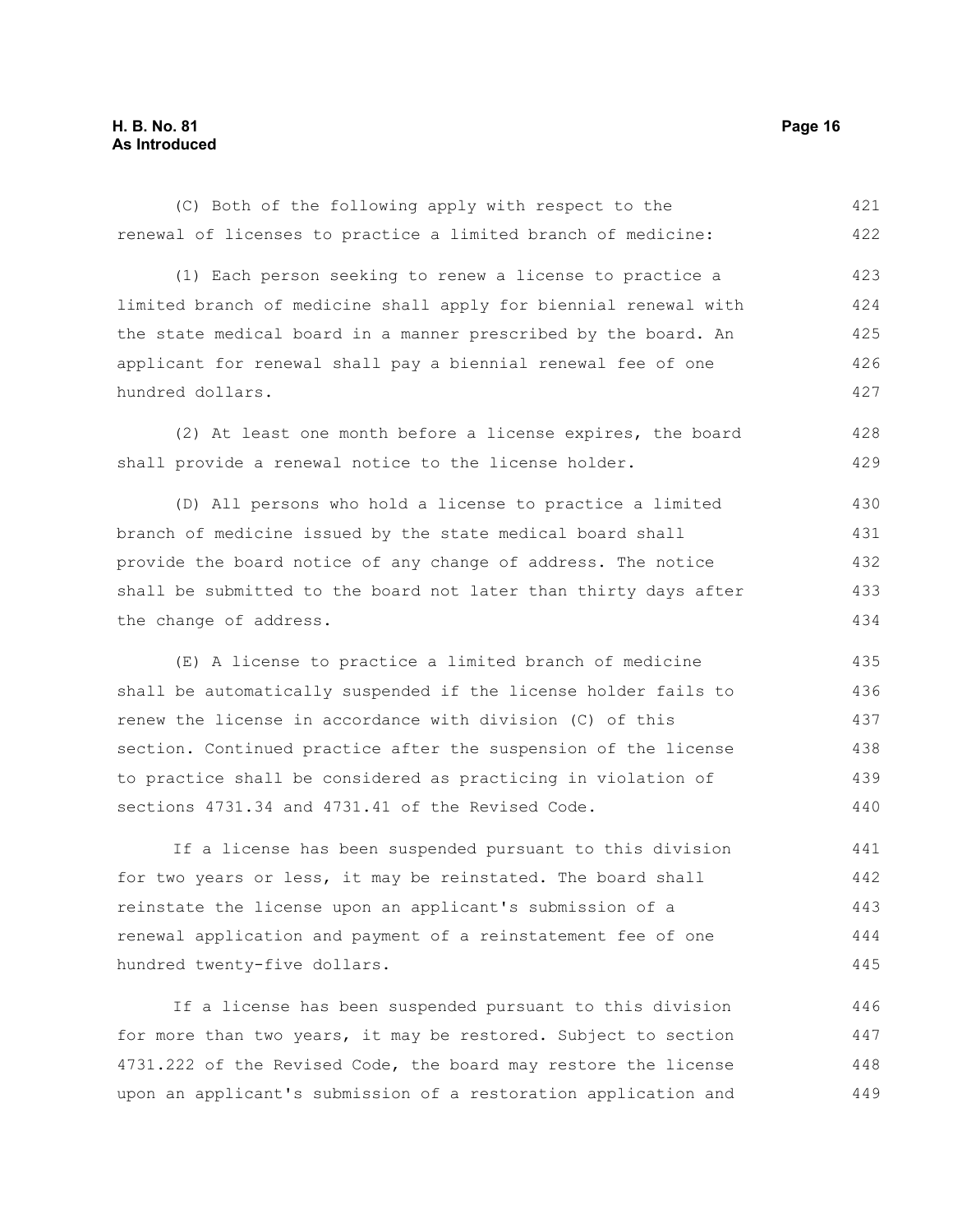a restoration fee of one hundred fifty dollars and compliance with sections 4776.01 to 4776.04 of the Revised Code. The board shall not restore to an applicant a license to practice unless the board, in its discretion, decides that the results of the criminal records check do not make the applicant ineligible for a license issued pursuant to section 4731.17 of the Revised Code. 450 451 452 453 454 455 456

|                                                                | (F) The following persons are not required to hold a |  |  | 457 |
|----------------------------------------------------------------|------------------------------------------------------|--|--|-----|
| license to practice massage therapy issued under this chapter: |                                                      |  |  | 458 |

(1) A person authorized to practice under Chapter 4709., 4713., 4723., 4730., 4734., 4755., or 4762. of the Revised Code, provided that the scope of practice authorizes the person to use massage techniques; 459 460 461 462

(2) An enrolled student practicing massage therapy as part of a program of study at a school, college, or institution in good standing as determined by the board in accordance with division (A) of section 4731.16 of the Revised Code; 463 464 465 466

(3) A person holding a license to practice cosmetic therapy issued under this chapter and whose practice may include massage techniques; 467 468 469

(4) Either of the following with respect to reflexology, which is a protocol of manual techniques that are applied to specific reflex areas on the feet, hands, and outer ears for the purpose of stimulating the complex neural pathways linking body systems to achieve optimal body function, including such manual techniques as thumb- and finger-walking as well as hook and backup and rotating-on-a-point: 470 471 472 473 474 475 476

(a) A person who holds a certification issued by the American reflexology certification board or its successor and is 477 478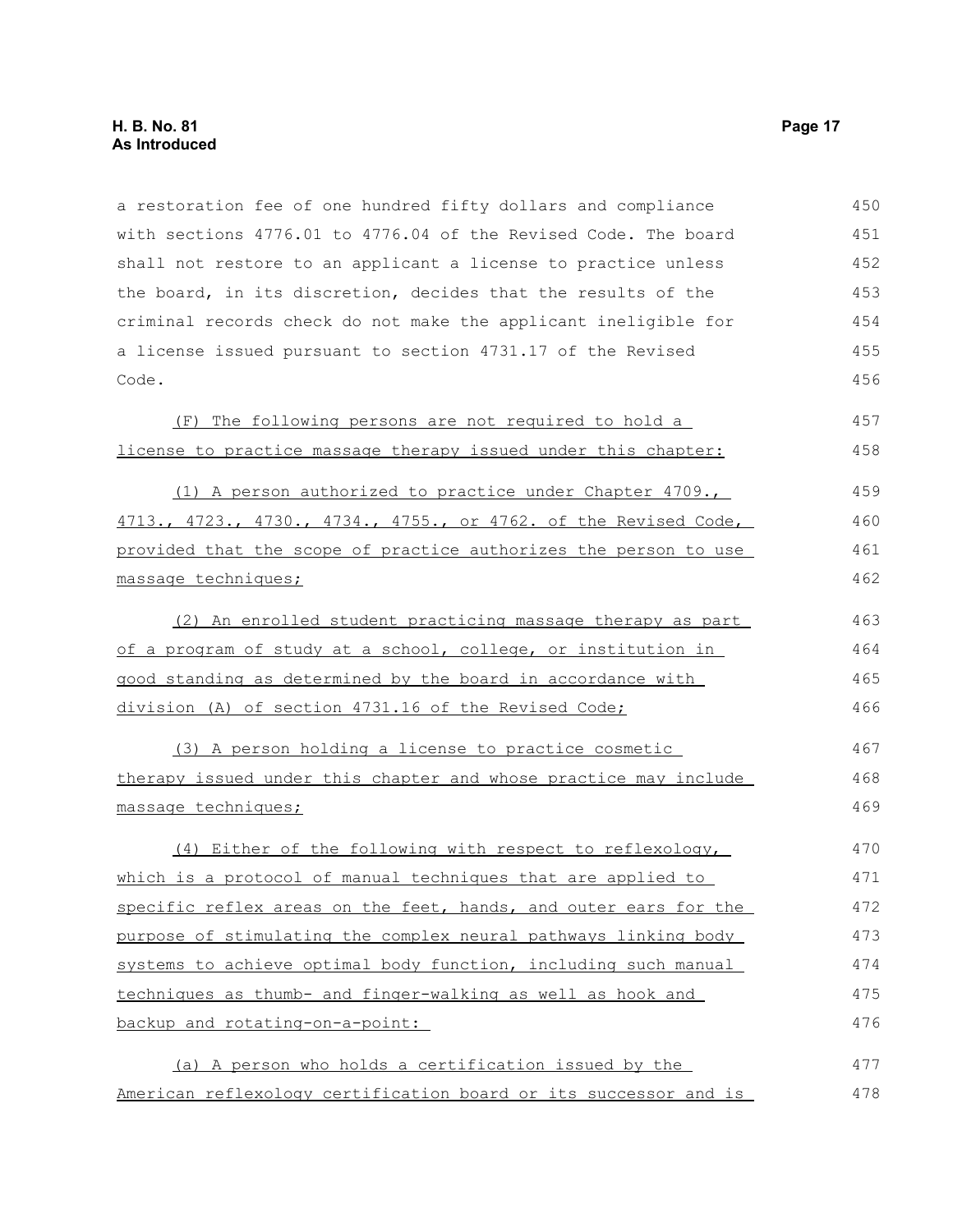(b) An enrolled student practicing reflexology as part of a program of study at a school, college, or institution with a certificate of registration issued by the state board of career colleges and schools under section 3332.05 of the Revised Code. 480 481 482 483

Sec. 4731.41. (A) No Except as provided in division (F) of section 4731.15 of the Revised Code, no person shall practice medicine and surgery, or any of its branches, without the appropriate license or certificate from the state medical board to engage in the practice. No person shall advertise or claim to the public to be a practitioner of medicine and surgery, or any of its branches, without a license or certificate from the board. No person shall open or conduct an office or other place for such practice without a license or certificate from the board. No person shall conduct an office in the name of some person who has a license or certificate to practice medicine and surgery, or any of its branches. No person shall practice medicine and surgery, or any of its branches, after the person's license or certificate has been revoked, or, if suspended, during the time of such suspension. 484 485 486 487 488 489 490 491 492 493 494 495 496 497 498

A license or certificate signed by the secretary of the board to which is affixed the official seal of the board to the effect that it appears from the records of the board that no such license or certificate to practice medicine and surgery, or any of its branches, in this state has been issued to the person specified therein, or that a license or certificate to practice, if issued, has been revoked or suspended, shall be received as prima-facie evidence of the record of the board in any court or before any officer of the state. 499 500 501 502 503 504 505 506 507

(B) No license or certificate from the state medical board 508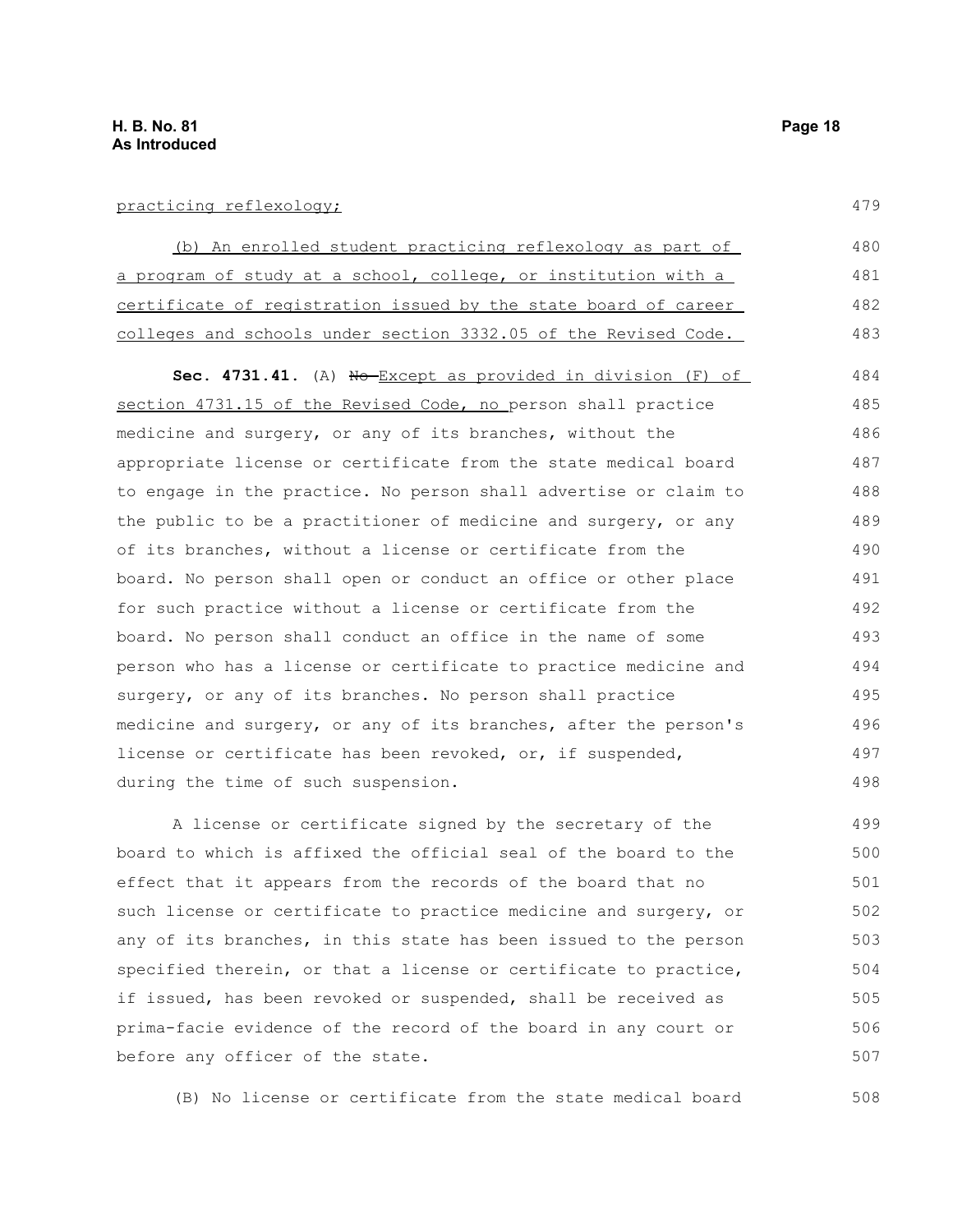is required by a physician who comes into this state to practice medicine at a free-of-charge camp accredited by the SeriousFun children's network that specializes in providing therapeutic recreation, as defined in section 2305.231 of the Revised Code, for individuals with chronic illnesses as long as all of the following apply: 509 510 511 512 513 514

(1) The physician provides documentation to the medical director of the camp that the physician is licensed and in good standing to practice medicine in another state; 515 516 517

(2) The physician provides services only at the camp or in connection with camp events or camp activities that occur off the grounds of the camp; 518 519 520

(3) The physician receives no compensation for the services; 521 522

(4) The physician provides those services within this state for not more than thirty days per calendar year; 523

(5) The camp has a medical director who holds an unrestricted license to practice medicine issued in accordance with division (A) of this section. 525 526 527

(C) Division (A) of this section does not apply to a person who meets both of the following conditions: 528 529

(1) The person holds in good standing a valid license to practice medicine and surgery issued by another state. 530 531

(2) The person is practicing as a volunteer without remuneration during a charitable event that lasts not more than seven days. 532 533 534

When a person meets the conditions of this division, the person shall be deemed authorized by the state medical board, 535 536